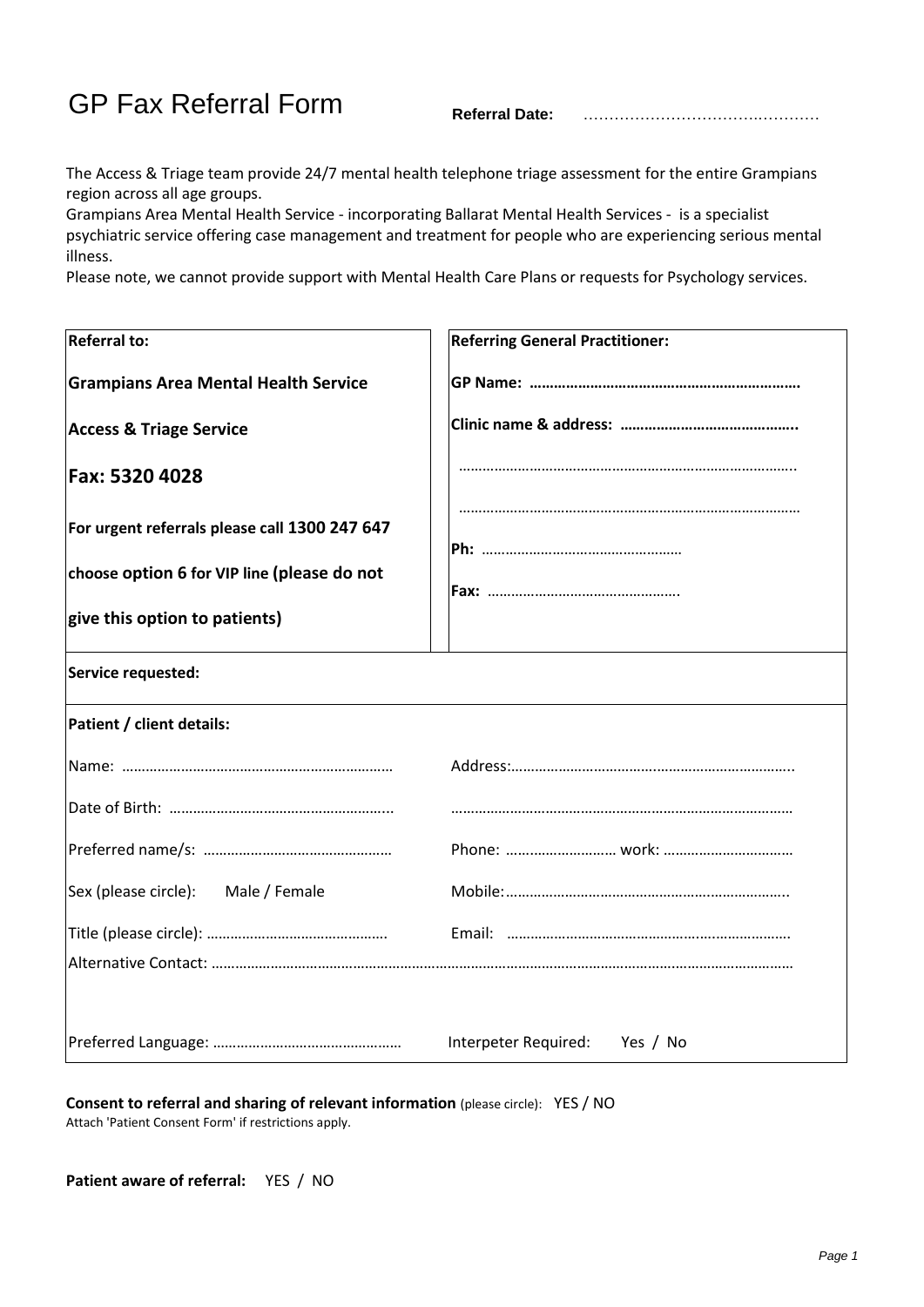**Reason for referral:**

## **Presenting Problem:**

## **Current Medication:**

| Drug name | Strength | Dose / frequency / special |
|-----------|----------|----------------------------|
|           |          |                            |
|           |          |                            |
|           |          |                            |
|           |          |                            |
|           |          |                            |
|           |          |                            |
|           |          |                            |
|           |          |                            |
|           |          |                            |

## **Medical History:**